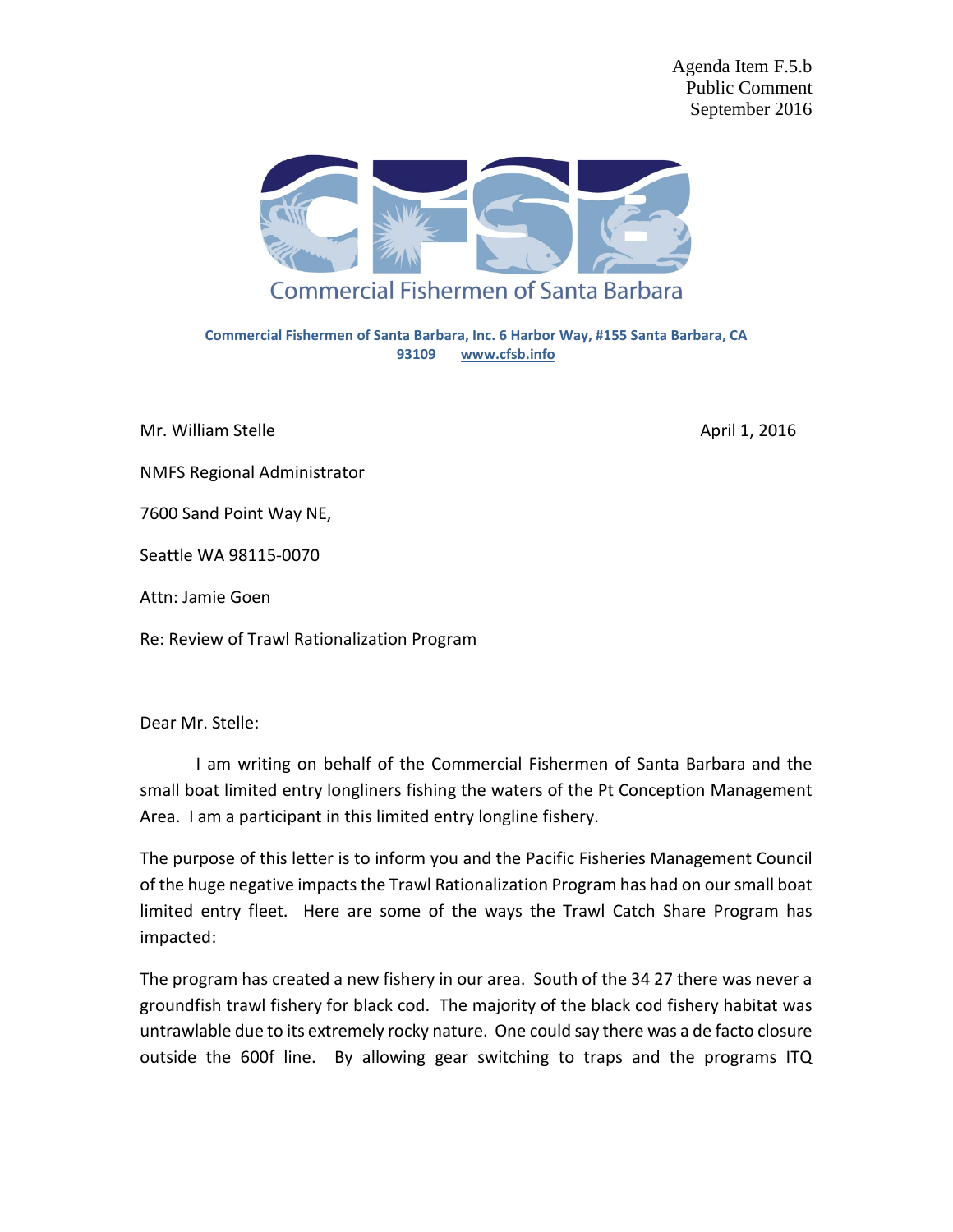consolidation, a huge impact has occurred in our area south of PT Conception, where there was no impact before.

The trawlers were allowed to fish on a bi monthly basis as we are doing now. The ITQ trap boats come down and fish 24/7 for a short period of time with unlimited gear and can negatively impact an area with such intensive fishing that it can take years to rebound. This super concentrated fishing style seems at best an extremely poor management technique.

These over 50' boats typically set 6 strings of gear. Each string consists 30 – 50 traps and is approximately 2 miles long. This gear footprint can easily be 20 linear miles. These boats are capable of carrying only 2 strings of gear so each time they go in to unload they can get another 2 sets of gear. Along with the significant impact on the resource this huge footprint totally excludes us from fishing the same area. We have attempted several times to establish a communication line to establish where their gear is but have not succeeded.

When the program was introduced the different trawl species were separated out and dealt with individually. Before this, the trawl boats had many options for fishing and could do so as the markets and resource dictated. When these different species were separated out and sold to different entities the fact that these entities had to invest substantially created an artificial condition that didn't exist before ITQ. With the substantial investment these ITQ boats were forced to fish this quota. Even if the resource or market suggested that it would be better to concentrate on another species the ITQ boats don't have that option because of their huge financial commitments. As the resource fluctuated this ability to switch to another species was a safety valve that doesn't exist now.

With the implementation of the trawl ITQ program came fees and conditions to pay for the program, the buy back and ground truth (observers). While these fees and conditions make it more difficult for the quota consolidators they make it absolutely uneconomical and totally prohibitive for our small boat (<38') fleet. The size of our boats limits the amount of gear and fish we can hold. We cannot re-bait on the grounds. After traveling 60 miles we get one set and have to return home. We don't have room for an observer. Basically we are totally prohibited from participation in any aspect of this program because of these economic constraints.

The Catch Share Program was based on the concept of "The Tragedy of the Commons" where a set area was no longer used for common use and separated into areas where people could, through ownership, take care of their plot and not overgraze it. By allowing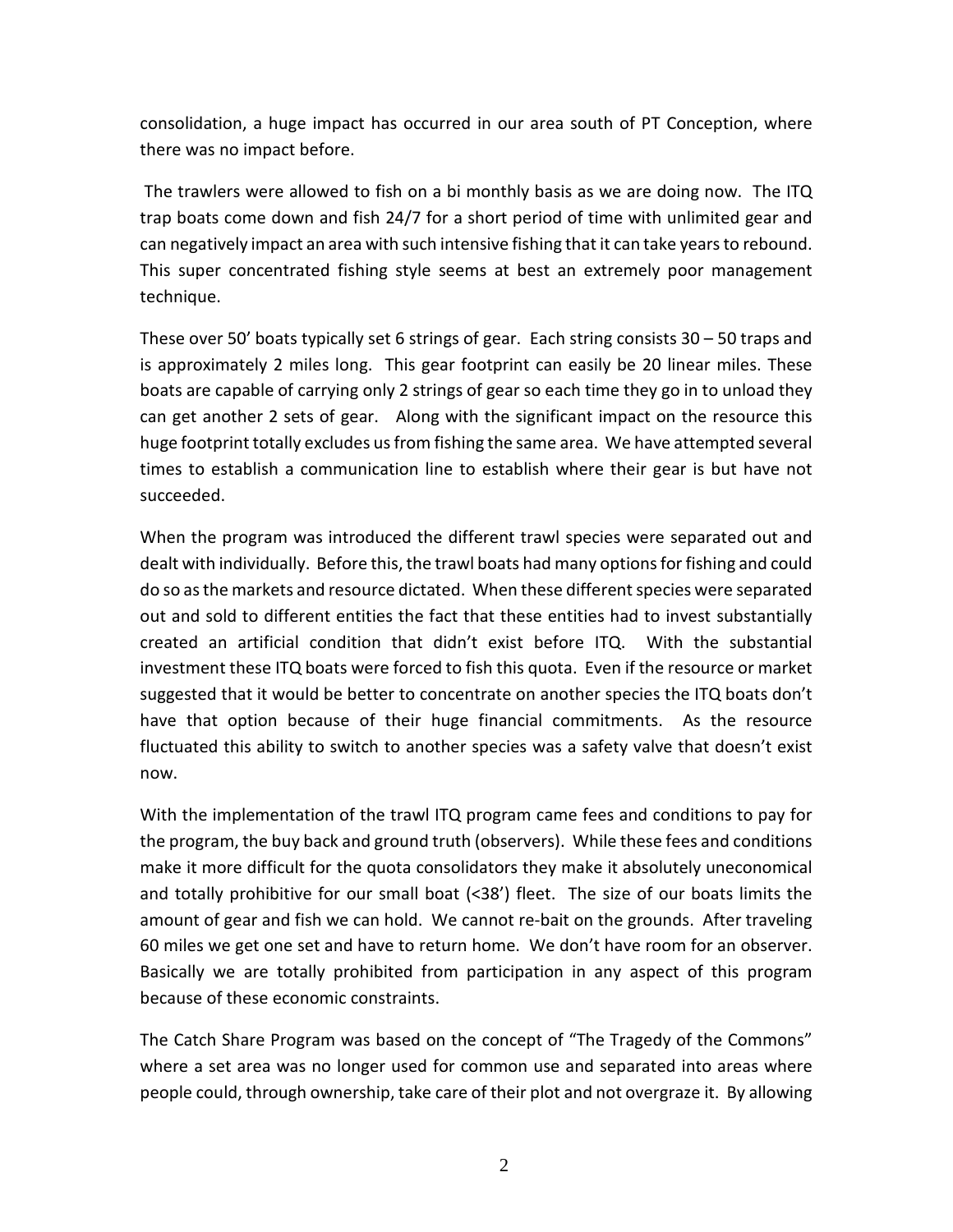these out of state, non-owner operated, huge ITQ boats to consolidate quota and take over an area you have created the exact "Tragedy" that catch shares was meant to avoid. We are asking you to take responsibility for this unforeseen tragic outcome and do something about it.

## RECOMMENDATIONS:

From our small boat point of view the obvious solution would be to do away with the trawl program and put it back the way it was. Politically that probably isn't a possibility. The bulk of the quota in this program came from above the 34 27 line. (North of Pt Conception). Find a way to mitigate that for the fishermen South of that line (Pt Conception Management Zone) as the bulk of the trawl quota catch has now been coming from this southern area.

Require the trap boats to take all their gear in when they unload.

Also put a trap limit (one boatload worth) on all trap boats. This is a must do.

Work with the small boats to find a way to give them affordable access to the program. Please note that the concept of having a modeler determine the TAC and then caring only that the TAC is met and not caring how the TAC is extracted is a biologically and socially irresponsible management technique.

Realize that this program is absolutely ruining our local groundfish community. The status quo is not acceptable.

## **CONCLUSION**

This outcome of this program is not in the spirit of the Magnuson-Stevens Act. There have been many unforeseen consequences of this Groundfish Trawl Catch Share Program. The purpose of this review is to quantify those consequences and do something about them. Please do that. Also do not hesitate to contact me regarding any of the issues discussed above.

Sincerely,

John Colgate

Vice President CFSB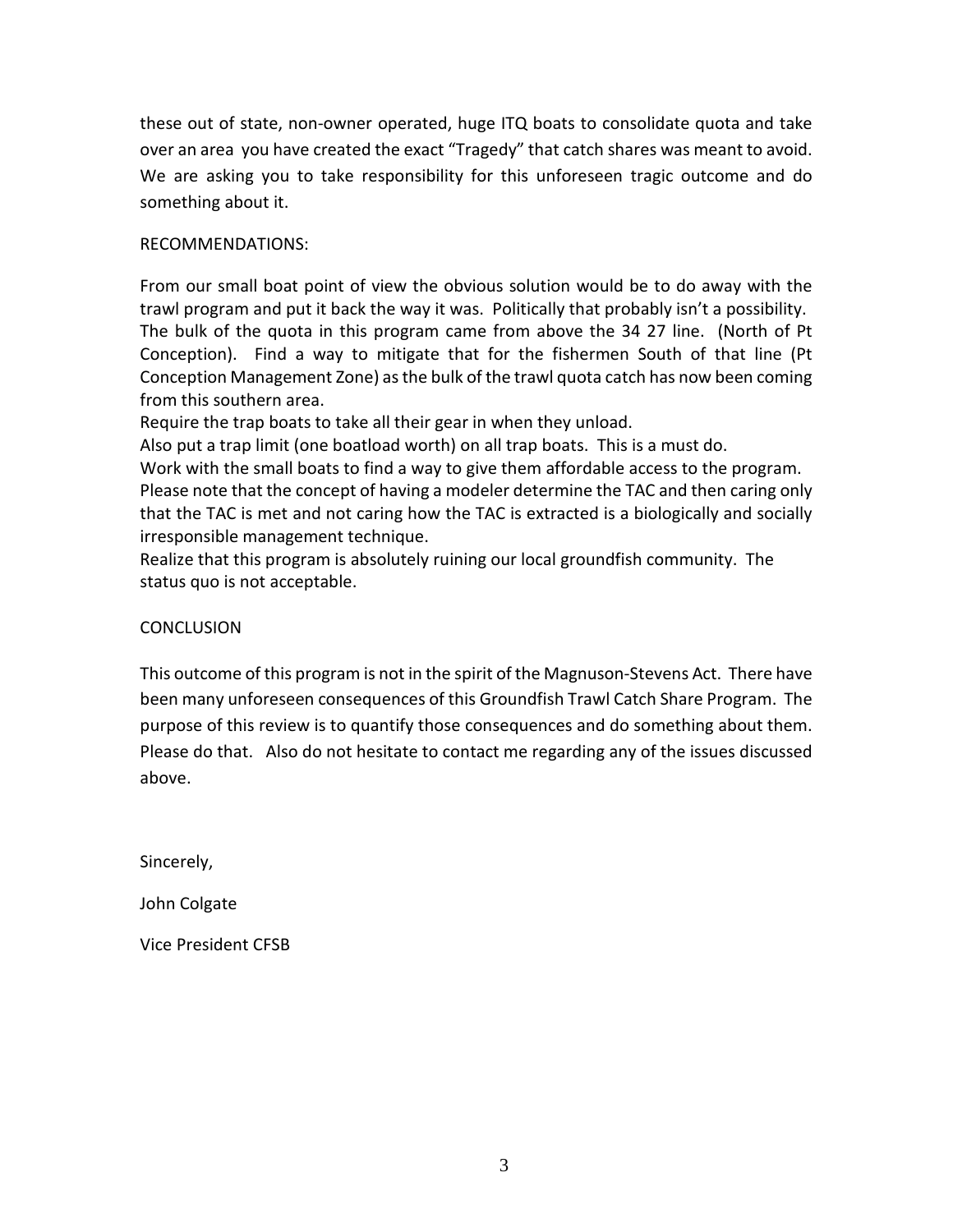August 21, 2016

Comments for trawl ITQ gear switching.

Dear Mr. Chairman Pollard and fellow Council members,

Thank you for the opportunity to comment on this important topic.

First let me state that I hold a west coast fixed gear ground fish A permit with Longline endorsement.

I would also like to state that I support responsible trawl fishing and believe that it is the most effective and sometime the only viable method to catch certain species of ground fish. Converting trawl boats to trap boats requires more thought and precaution. It is not the silver bullet our environmental friends would have us believe.

I am very concerned about the adverse impact that the Trawl ITQ gear switching has had on the fixed gear longline and pot fishery south of Point Conception where I fish.

Allowing only one fishery sector (trawling) to gear switch is unfair to other gear types for the following reasons.

- 1. No other sector is able or permitted to switch gears to compete on a level playing field. If you allow trawlers to switch to trap gear so they can access a species of fish which they previously did not catch in the area south of Point Conception with trawl gear like black cod, you are stealing opportunity away from the fixed gear sector and from me. The original purpose of limited entry in the west coast ground fish fishery was fair and equitable allocation of a limited resource. The groundfish trawl fishery south of Point Conception historically was primarily a flatfish fishery not a blackcod fishery.
- 2. ITQ gear switching has concentrated large amounts of new fixed gear pot effort into the Conception management area. This is bad